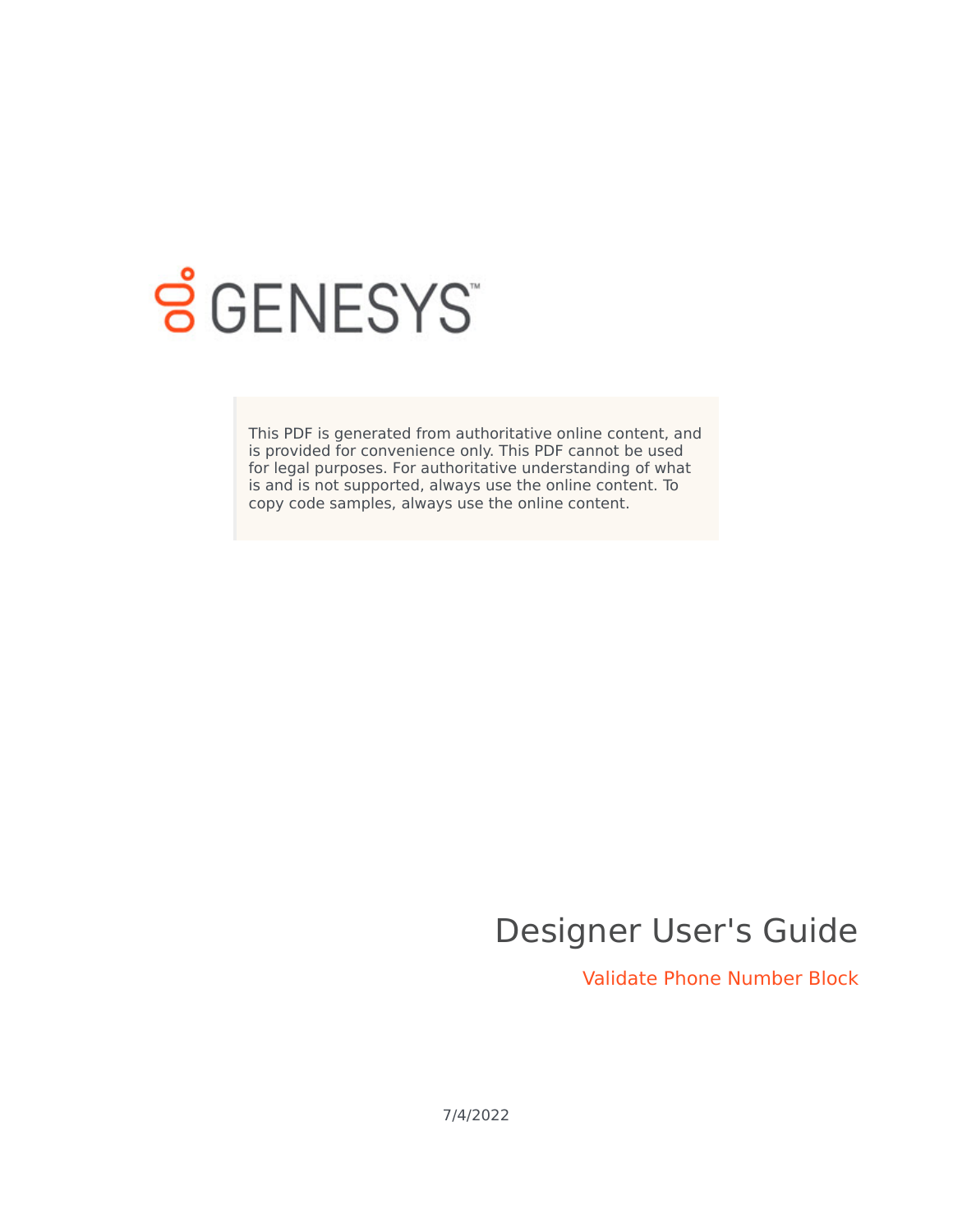## Contents

- 1 [Inputs tab](#page-2-0)
	- 1.1 [Example](#page-3-0)
- 2 [Results tab](#page-3-1)
- 3 [Number Validation Configurations Data Table](#page-3-2)
	- 3.1 [Parameters](#page-3-3)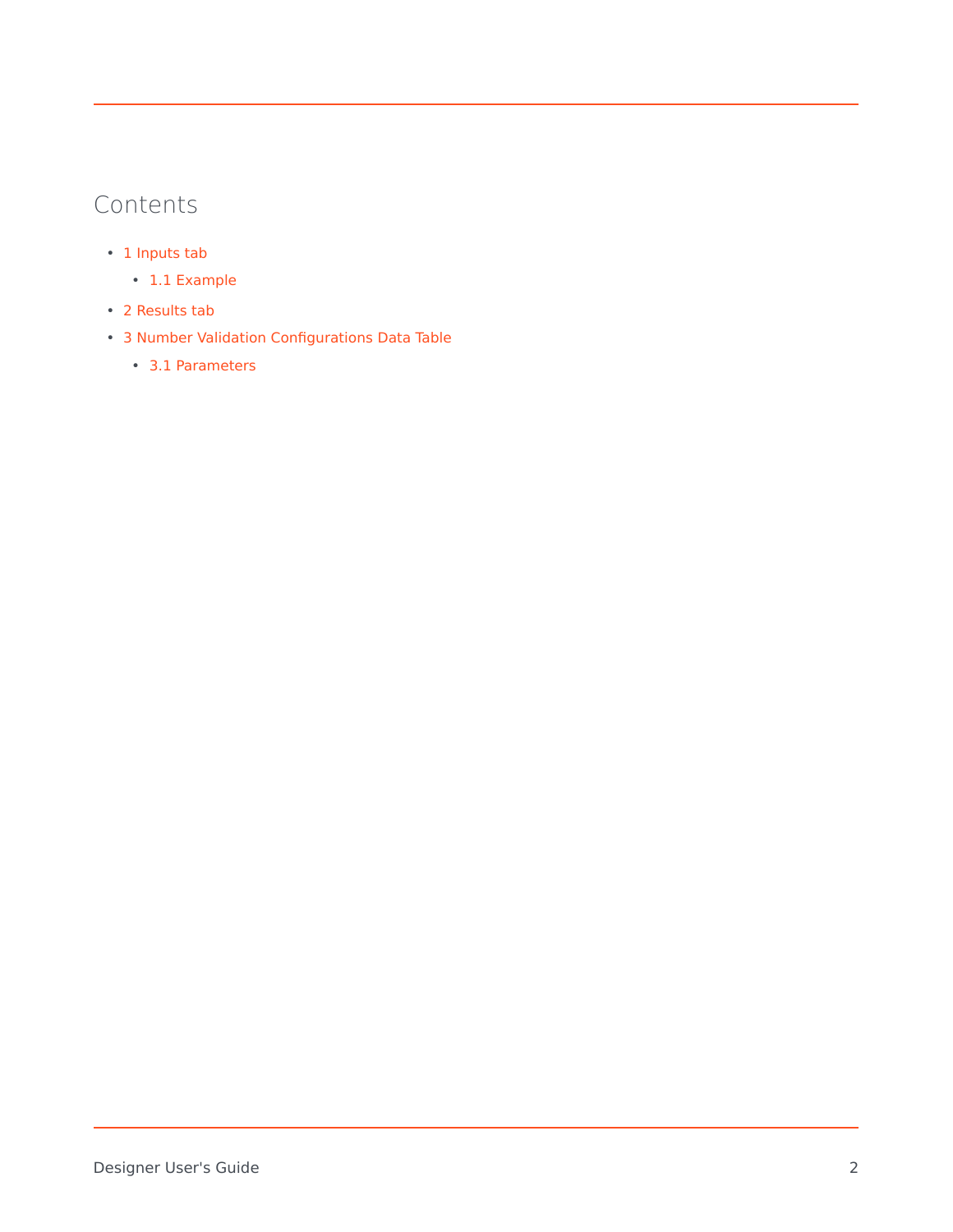

•

• Administrator

Use this block with Callback to validate phone numbers and provide support for international phone numbers.

#### **Related documentation:**

This block provides phone number validation and international phone number support for Callback V2.

#### Important

This block is only supported for environments using shared GMS.

#### <span id="page-2-0"></span>Inputs tab

The **Validate Phone Number** block has three inputs. Enter the values, or select the appropriate variables.

- **Phone number** The phone number to be validated.
- **Home Country Code** The 2-letter ISO code of the expected "home" country. For example, *US* or *GB*.
- **Geocoding Locale** (Optional) The preferred locale in which to return the detected location. For example, *en* or *zh-CN*. The default is *en-US*.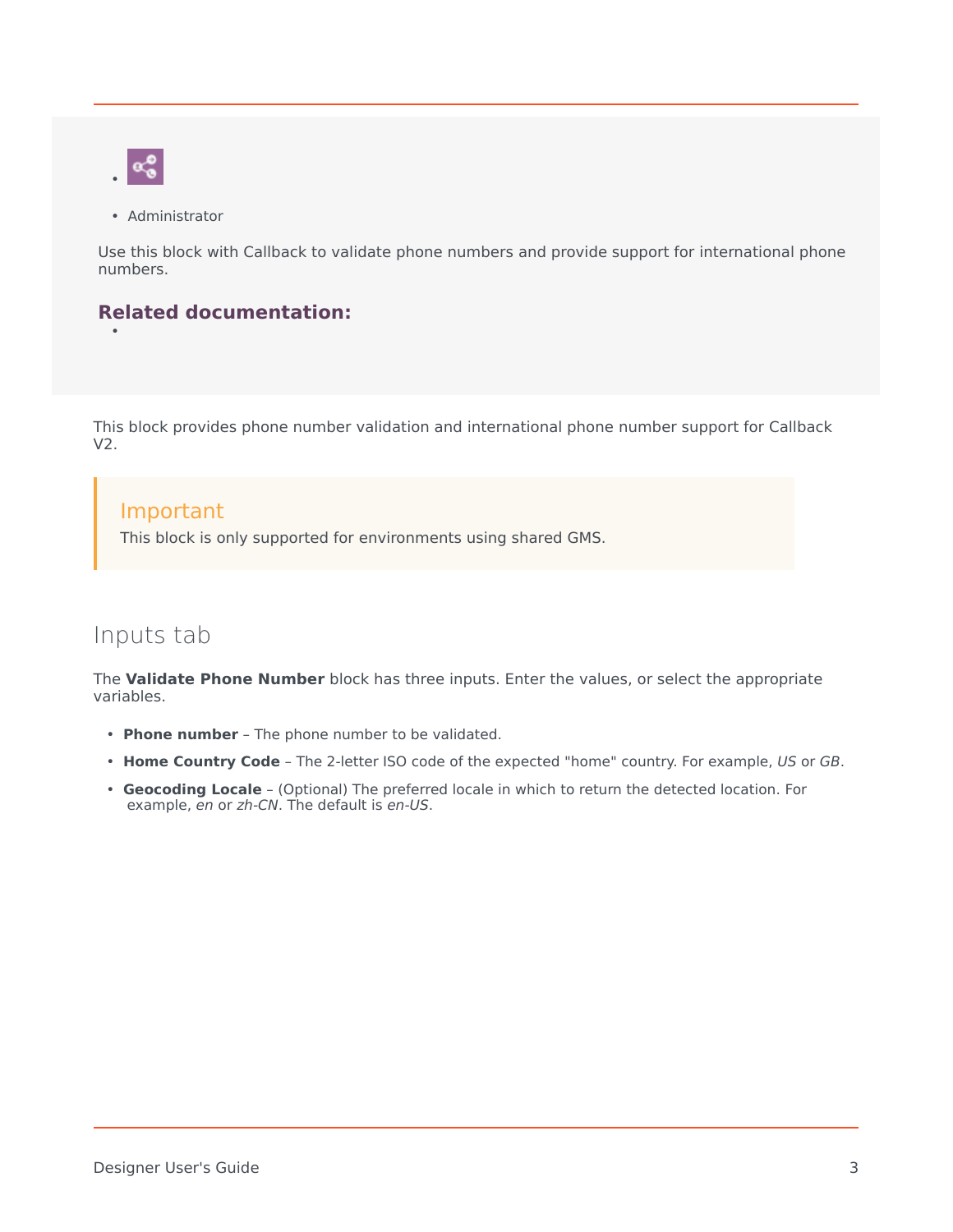#### <span id="page-3-0"></span>Example

(V

**Properties - Validate Phone Number** 

This block is used to validate a phone number on Genesys Mobile Services (GMS) using Google's libphonenumber library<br>(https://github.com/googlei18n/libphonenumber).



FI Results

Validates and parses a phone number.

The phone number is validated and parsed using the Java implementation of Google's libphonenumber library.

The input **Phone Number** can be in international format (e.g. '+1 650 466-1100', '+441276457000', or '+33 1 41 10 17 17'), or in a format recognizable within the home<br>country specified (e.g. '(650) 466-1100' in United Stat punctuations.

If Phone Number is specified in an international format, Home Country Code is not used in determining the phone number's region and any applicable information. If<br>Phone Number is provided in national number format instead,

- 
- If Phone Number is '+1 650 466-1100' and Home Country Code is 'FR', the number is valid.<br>If Phone Number is '01 41 10 17 17' and Home Country Code is 'US', the number is invalid.<br>If Phone Number is '01 41 10 17 17' and Hom
- 

The prioric is to the filter optional input Geocoding Locale is provided, the library will attempt to use this locale when returning the Location of the phone number (if it can be determined).<br>In practice, the library does

| <b>Name</b>                 | <b>Description</b>                                                                        | <b>Type</b>   | Value                    |
|-----------------------------|-------------------------------------------------------------------------------------------|---------------|--------------------------|
| <b>Phone Number</b>         | The phone number to be validated.                                                         | variable      | phoneNumber              |
| <b>Home Country</b><br>Code | 2-letter ISO country code of the home country expected, e.g. 'US', 'GB'                   | variable<br>▼ | validationDefaultCountry |
| Geocoding Locale            | (Optional) The preferred locale used to return the location, e.g. 'en', 'fr-FR', 'zh-CN'. | variable<br>▼ |                          |

## <span id="page-3-1"></span>Results tab

Select the variables that will store the results of the phone number validation query.

All outputs are optional. If the phone number is not valid, all outputs (other than **Outcome**) will return null.

#### <span id="page-3-2"></span>Number Validation Configurations Data Table

Callback V2 uses a special data table called NUMBER\_VALIDATION\_CONFIGURATIONS to provide support for phone number validation and international phone numbers.

You can view the settings for this data table by selecting it on the Data Tables page.

#### <span id="page-3-3"></span>Parameters

This data table contains the following parameters: